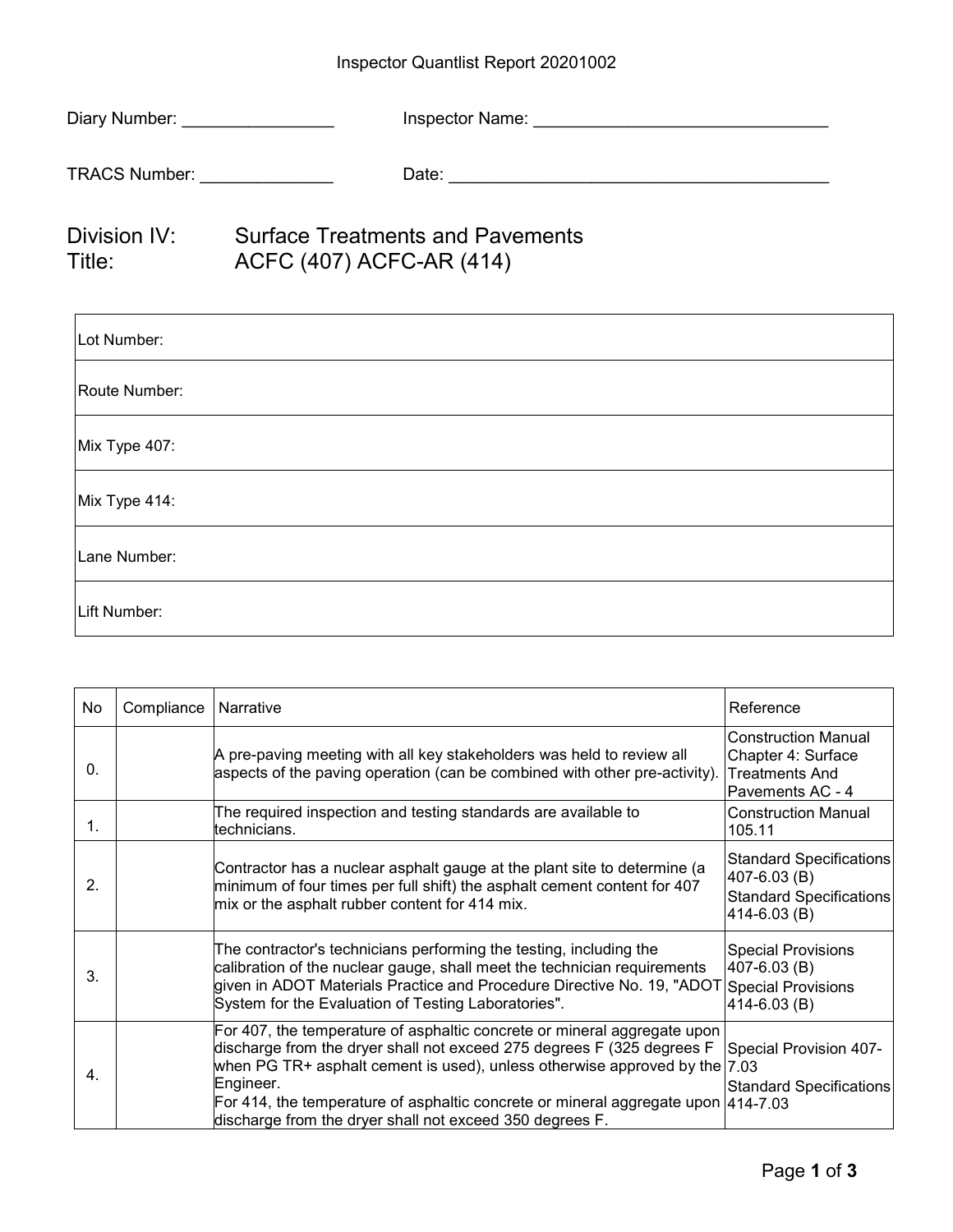| 5.  |  | Surface to be paved is cleaned of objectionable Material.                                                                                                                                                                                        | <b>Standard Specifications</b><br>407-7.04 (A)    |
|-----|--|--------------------------------------------------------------------------------------------------------------------------------------------------------------------------------------------------------------------------------------------------|---------------------------------------------------|
|     |  |                                                                                                                                                                                                                                                  | <b>Standard Specifications</b><br>414-7.04 (A)    |
|     |  |                                                                                                                                                                                                                                                  | <b>Standard Specifications</b>                    |
| 6.  |  | Surface temperature is at least 85 degrees F before paving.                                                                                                                                                                                      | 407-7.04 (A)(1)                                   |
|     |  |                                                                                                                                                                                                                                                  | <b>Standard Specifications</b><br>414-7.04 (A)(1) |
|     |  | Ambient temperature before paving is at least 70 degrees F and rising.                                                                                                                                                                           | <b>Special Provisions</b>                         |
| 7.  |  | Placement is stopped when ambient temperature is 75 degrees F or less 407-7.04 (A)(1)<br>and falling. Night time placement may occur during falling temperature if Special Provisions                                                            |                                                   |
|     |  | the low temperature is 70 degrees F or higher.                                                                                                                                                                                                   | 414-7.04 (A)(1)                                   |
| 8.  |  | The existing asphaltic concrete surface is milled to the proper trench                                                                                                                                                                           | <b>Standard Specifications</b>                    |
|     |  | depth of plus or minus 0.01 feet.                                                                                                                                                                                                                | 202-3.03 (C)                                      |
| 9.  |  | There shall never be an unprotected edge drops of two or more inches.                                                                                                                                                                            | <b>AASHTO Roadside</b><br>Design Guide 9.5.2      |
|     |  | Paving is within the dates specified in the Special Provisions.                                                                                                                                                                                  | <b>Special Provisions</b>                         |
| 10. |  |                                                                                                                                                                                                                                                  | 407-7.04 (A)(1)                                   |
|     |  |                                                                                                                                                                                                                                                  | <b>Special Provisions</b><br>414-7.04 (A)(1)      |
|     |  |                                                                                                                                                                                                                                                  | <b>Standard Specifications</b>                    |
| 11. |  | The paving machine has a ski-type device at least 30 feet in length and<br>supported throughout its entire length, or it has a short ski approved by                                                                                             | 407-7.04 (D)                                      |
|     |  | the Engineer.                                                                                                                                                                                                                                    | <b>Standard Specifications</b><br>414-7.04 (D)    |
|     |  |                                                                                                                                                                                                                                                  | <b>Standard Specifications</b>                    |
| 12. |  | Electronic controls on the paving machine are operating properly.                                                                                                                                                                                | 407-7.04 (D)                                      |
|     |  |                                                                                                                                                                                                                                                  | <b>Standard Specifications</b><br>414-7.04 (D)    |
|     |  | If the asphaltic concrete is dumped upon the surface being paved and<br>subsequently loaded into the paving machine, it shall not be dumped at a<br>distance greater than 150 feet in front of the paving machine                                | <b>Standard Specifications</b>                    |
| 13. |  |                                                                                                                                                                                                                                                  | 407-7.04 (B)<br><b>Standard Specifications</b>    |
|     |  |                                                                                                                                                                                                                                                  | 414-7.04 (B)                                      |
|     |  | ongitudinal joints are located within one foot of the centerline between<br>two adjacent lanes and are staggered a minimum of one foot from the<br>longitudinal joint of the underlying course.                                                  | <b>Standard Specifications</b>                    |
| 14. |  |                                                                                                                                                                                                                                                  | 407-7.05<br><b>Standard Specifications</b>        |
|     |  |                                                                                                                                                                                                                                                  | 414-7.05                                          |
|     |  |                                                                                                                                                                                                                                                  |                                                   |
|     |  | For 407, the temperature of the asphaltic concrete just prior to compaction<br>shall be at least 200 degrees F (250 degrees F when PG TR+ asphalt<br>cement is used).<br>For 414, the temperature of asphaltic concrete just prior to compaction | <b>Special Provisions</b>                         |
| 15. |  |                                                                                                                                                                                                                                                  | 407-7.06 (A)<br><b>Standard Specifications</b>    |
|     |  |                                                                                                                                                                                                                                                  | 414-7.06 (A)                                      |
|     |  | shall be at least 275 degrees F.                                                                                                                                                                                                                 |                                                   |
|     |  |                                                                                                                                                                                                                                                  | <b>Standard Specifications</b>                    |
| 16. |  | There is no aggregate segregation.                                                                                                                                                                                                               | 407-7.04 (A)                                      |
|     |  |                                                                                                                                                                                                                                                  | <b>Standard Specifications</b><br>414-7.04 (A)    |
| 17. |  | Asphalt concrete temperatures behind the laydown machine are                                                                                                                                                                                     | <b>Construction Manual</b>                        |
|     |  | documented in the daily diary.                                                                                                                                                                                                                   | 105.11                                            |
|     |  | There are a minimum of 3 compactors each weighing a minimum of 8.0<br>tons.                                                                                                                                                                      | <b>Standard Specifications</b><br>407-7.06 (B)    |
| 18. |  |                                                                                                                                                                                                                                                  | <b>Standard Specifications</b>                    |
|     |  |                                                                                                                                                                                                                                                  | 414-7.06 (B)<br><b>Standard Specifications</b>    |
| 19. |  | A sufficient number of breakdown rollers wide enough to cover the entire<br>width of the ribbon in one forward pass are used.                                                                                                                    | 407-7.06 (B)                                      |
|     |  |                                                                                                                                                                                                                                                  | <b>Standard Specifications</b>                    |
|     |  |                                                                                                                                                                                                                                                  | 414-7.06 (B)                                      |